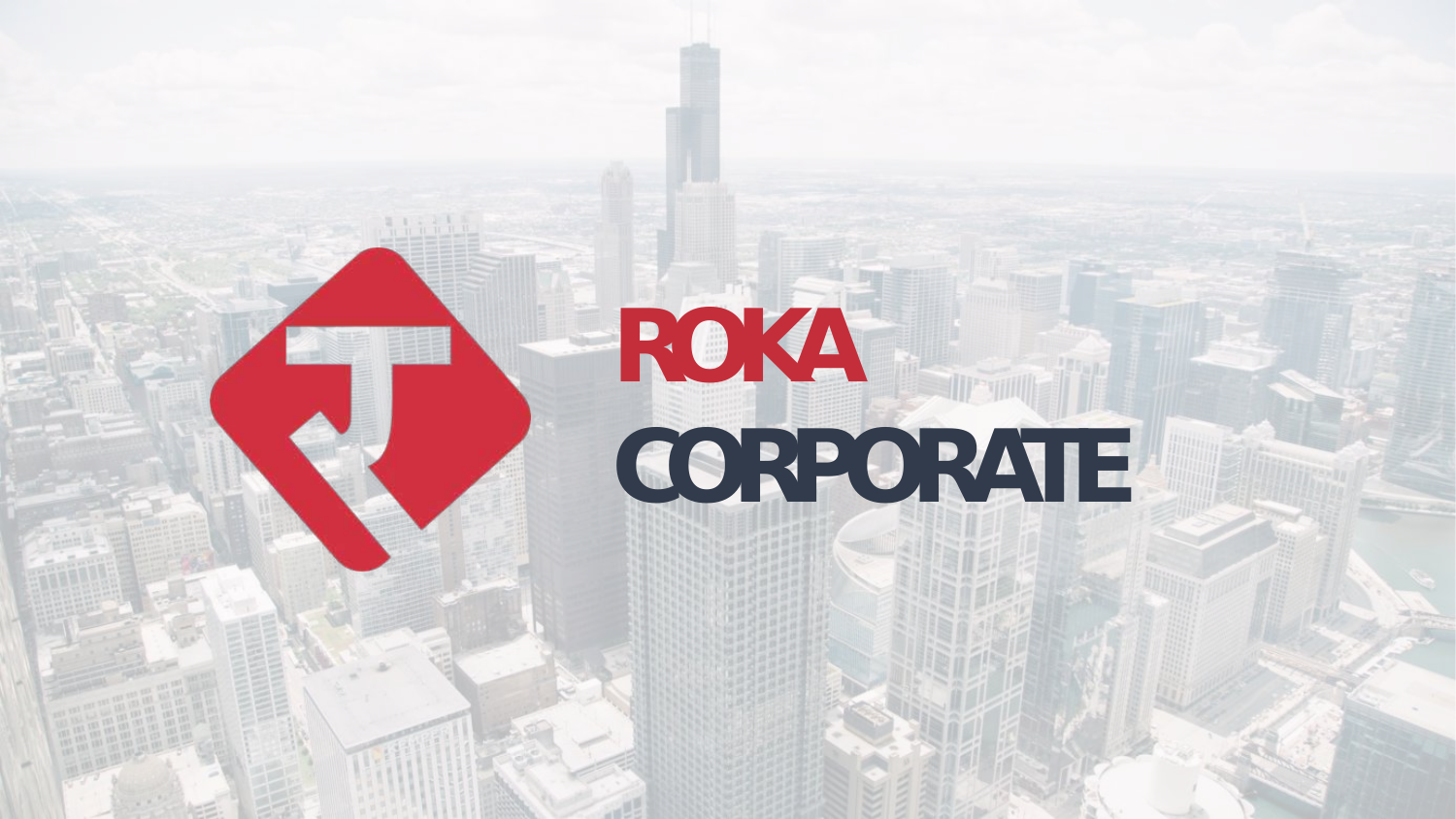### About ROKA

### **रोका** *(ROKA in Sanskrit) means Cash (in English)*

ROKA is India's most Innovative payment platform, created to simplify daily life payments. At ROKA, we believe in the principles of security, innovation and ease of use.

- **PCI DSS Certified**
- Partnered with **YES Bank**
- Powered by **VISA, MasterCard and Rupay**
- Unique concept of **'Pockets'**
- Fully compliant with **IT Laws** and **RBI Norms** Fully compliant with IT Laws and RBI Norms<br>
Created by Payments Industry Veterans<br>
TOKa
- 



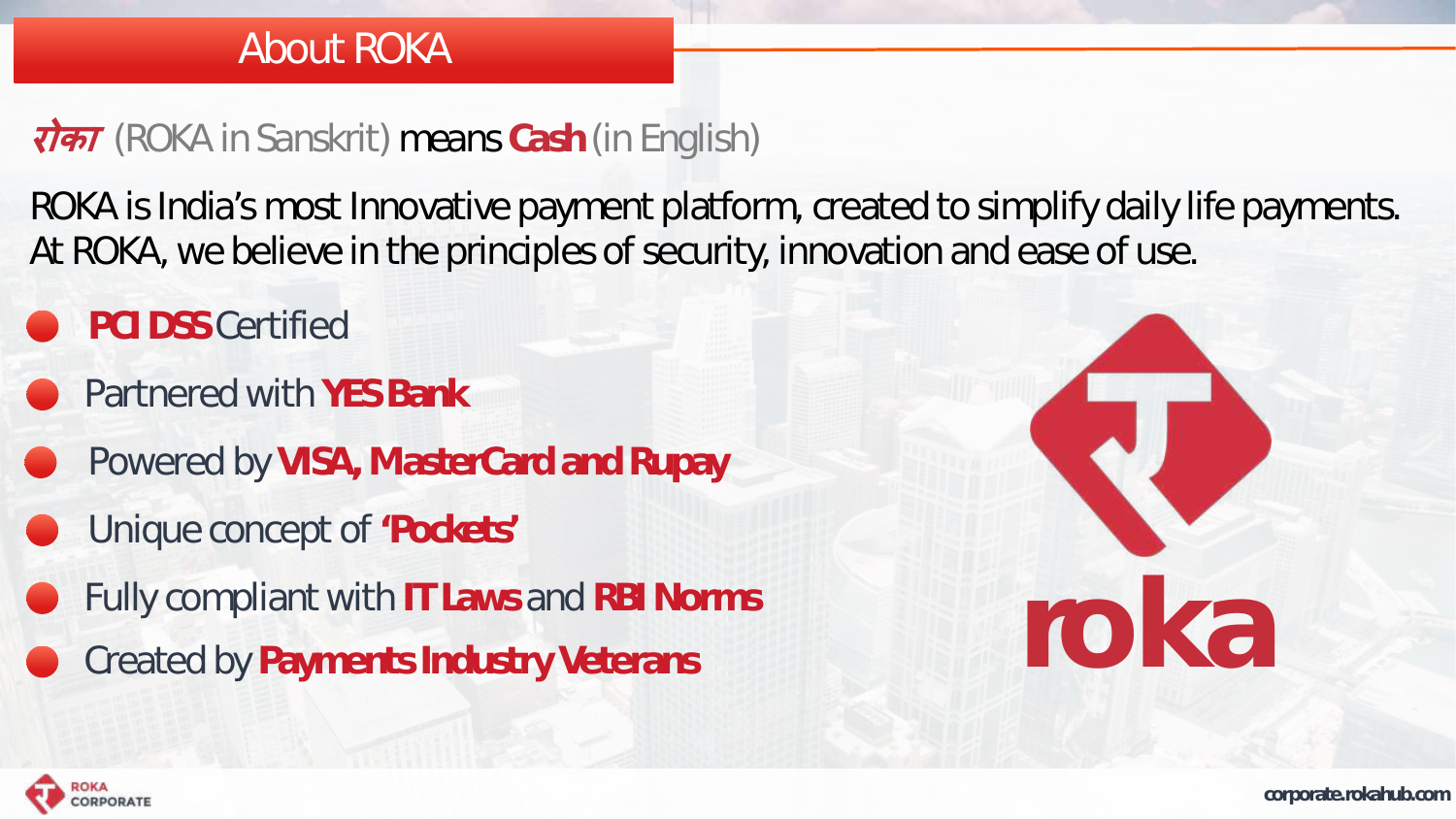### Why ROKA?

- **Tax Benefits & Reimbursements**
- **Corporate Expense Management**
- **Corporate Travel Portal – GST Compliant**
- **Petty Cash Management**
- **Rewards and Recognition**
- **Employee Gifting**
- **Vendor Payment Automation**
- **100% customizable to your needs and requirement**



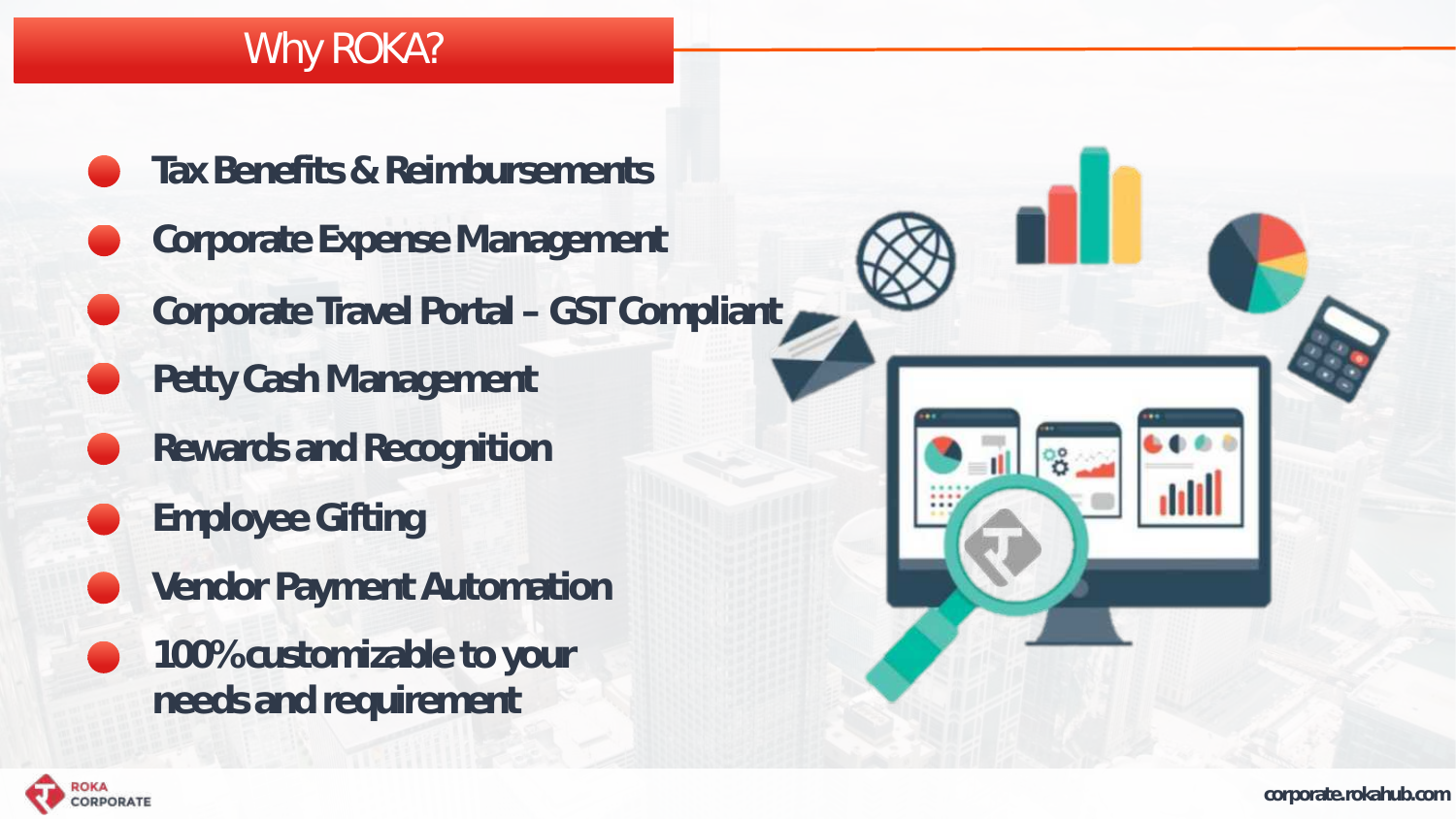### Employee Benefits - One Card Many Possibilities

- **Food Allowance**
- **Reimbursements**
- **LTA**
- **Fuel Benefits/Allowance Gifts**



ROKA Provides you with a MasterCard/RuPay Prepaid card (in association with YES Bank) which is connected to your ROKA Wallet. You can use the same to get **tax benefits** on food, Reimbursements, LTAs, phone bills etc.

### Accepted by a whopping **5 Million+ merchant outlets!**



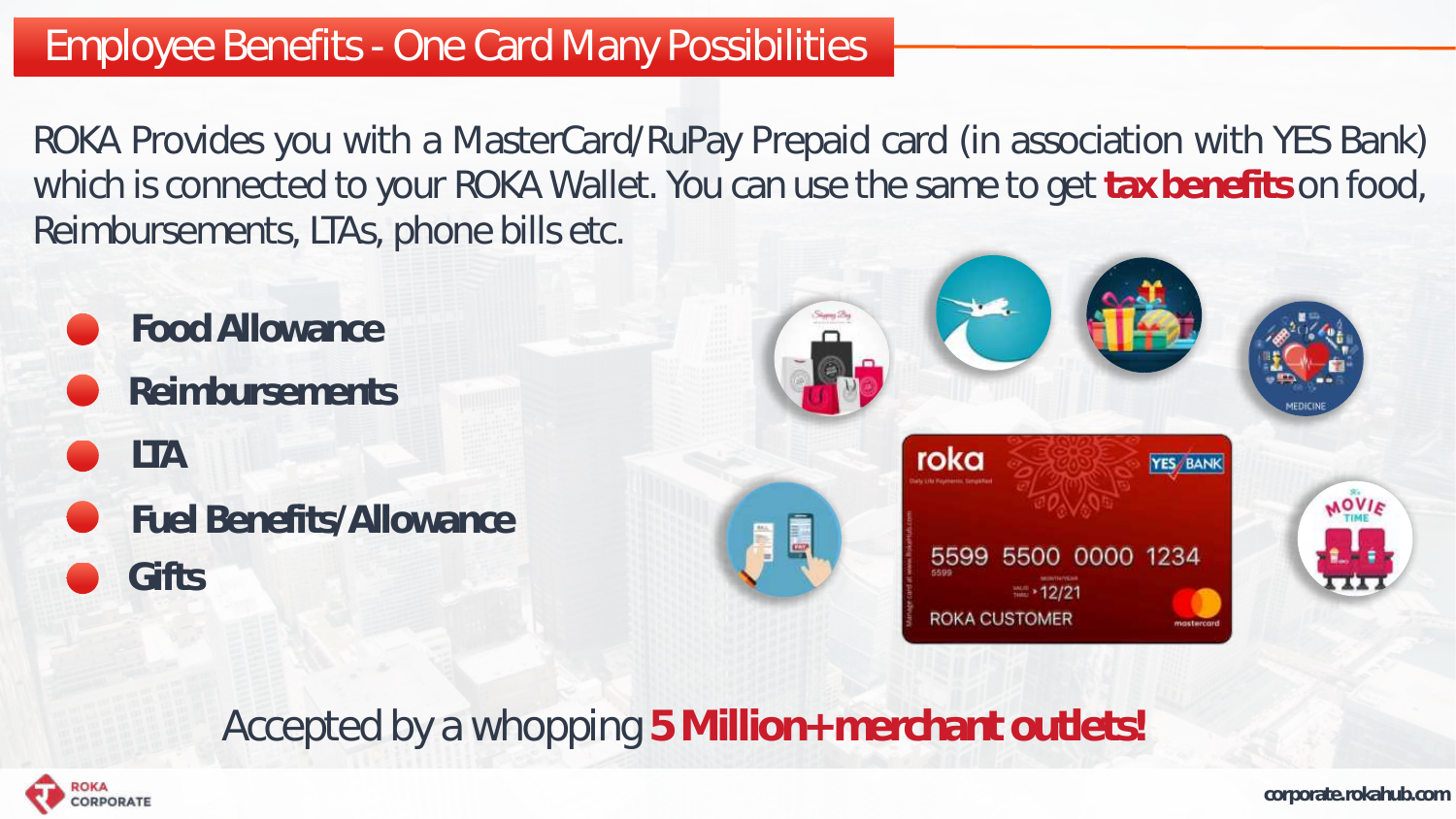### Expense Management

**Expense Management** helps you reduce cash leakages and the numerous hours of effort in processing/managing bills, documents and submissions.

- **Ensure proper spent of company money**
- **Fully customizable Permissions/Restrictions with Notifications**
- **Intuitive Expense Analytics and Reports**
- **On-demand Expense Statements**
- **Paperless process**

CORPORATE

- **Expense Tracking and Workflow**
- **Hassle-Free Reimbursements**
- **Implement Effective Cashflow**



One of the many innovative solutions available with **ROKA**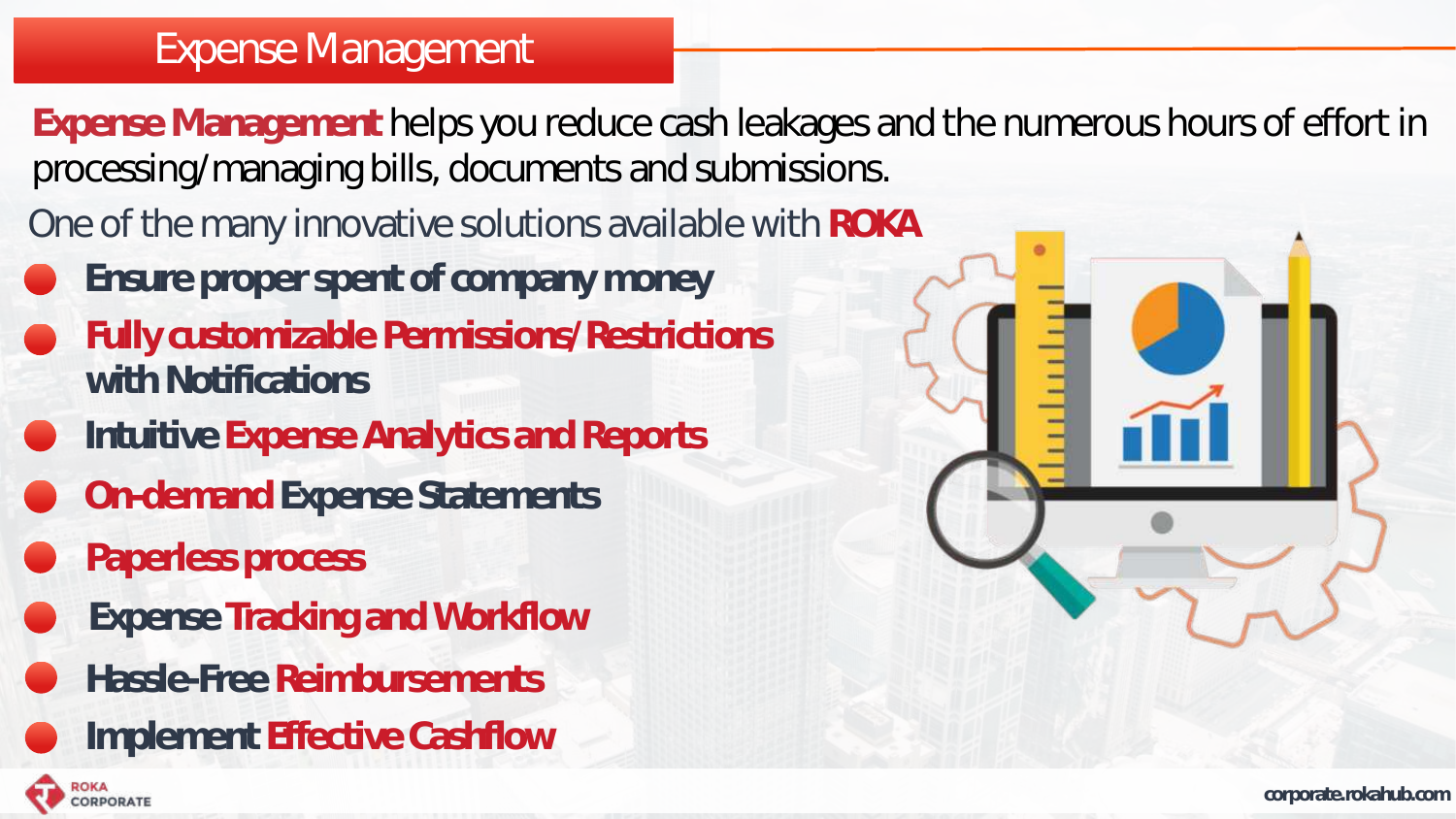### Employee Gifting

**Tie specific merchants to Gift Pocket Huge discounts on Corporate Gifting Save every time you gift your Employees Near Instant gift vouchers delivery**





Give your employee **the Gift of choice!**

With ROKA, you can create a **customizable 'Gift pocket'**, and refill it at the right time for your favorite employees. ROKA enables you to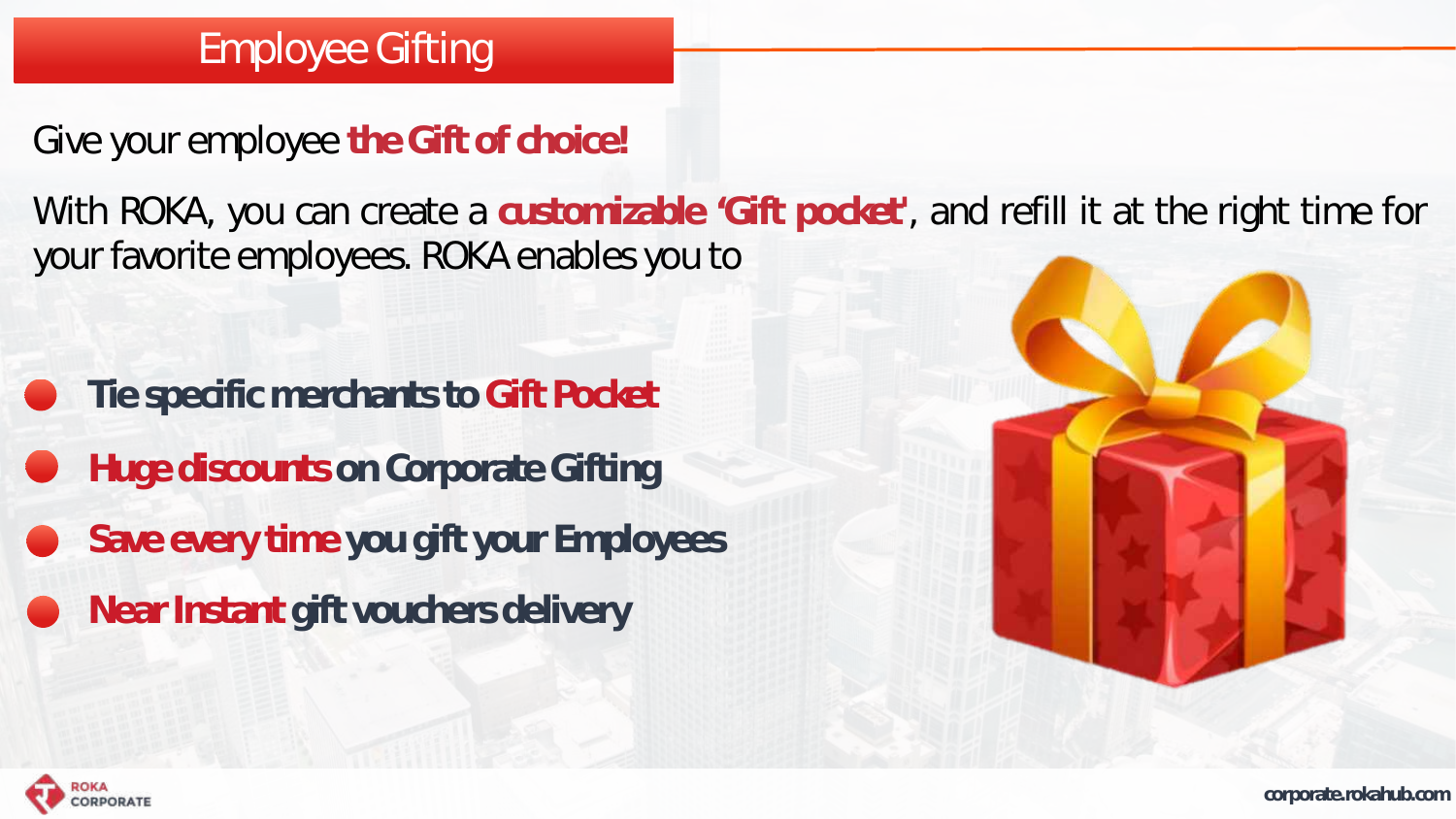### Corporate Travel Portal

- **Travel Limits as per Employee entitlement**
- **Compelling Prices better than market fares**
- **Enable/Disable Travel modes as per Travel Policy**
- **A Robust Approval Process as per Travel Policy**
	- **Enable Self-Booking or Admin-based service**





Corporate Travel Portal provides you with the ability to book Flights, Hotels, and Buses at a real-time fare better than the market price. Self-Help tools and Desk-based service is live for the Employees.

With ROKA, you have the following features at your finger tips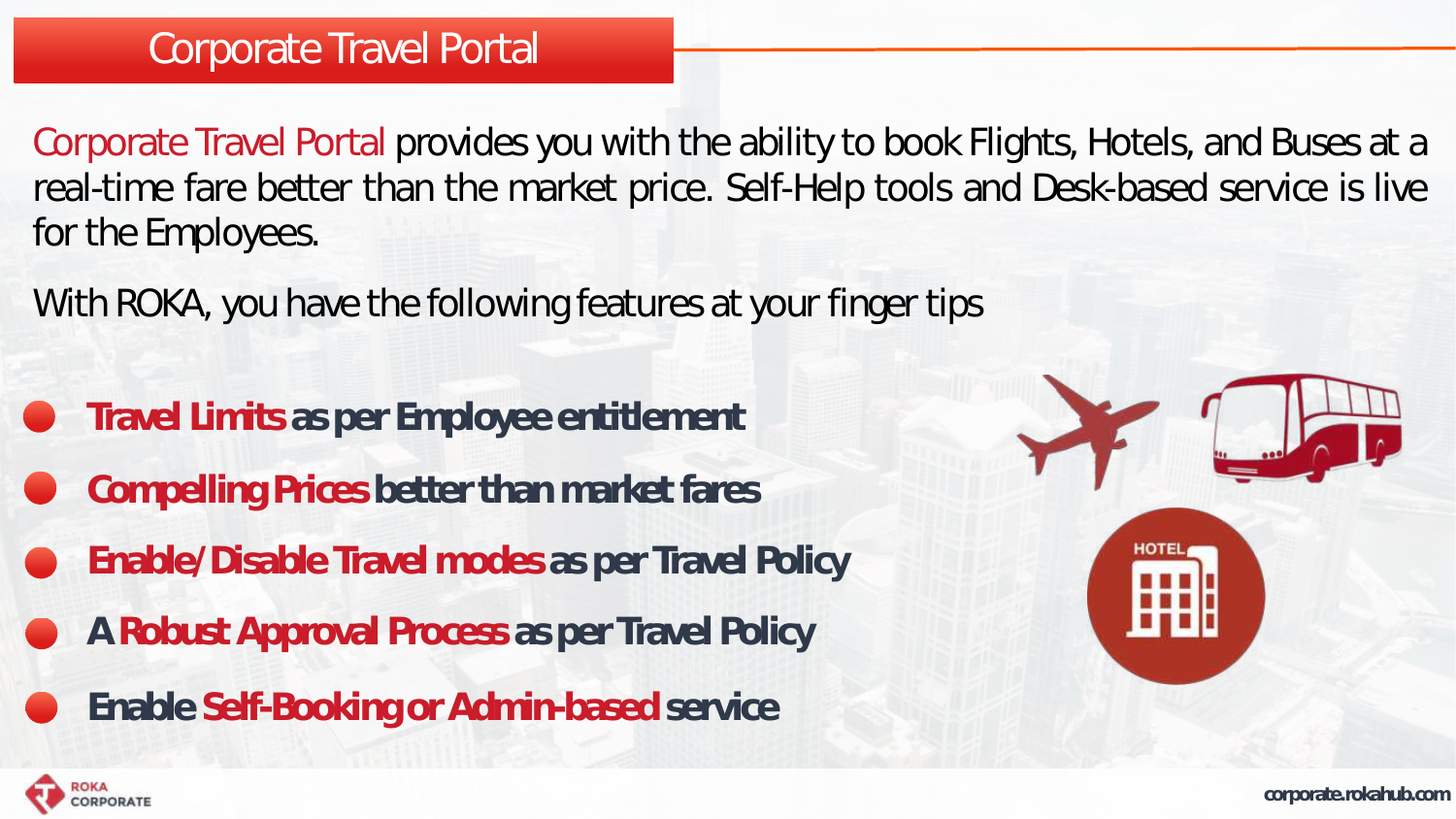### Rewards and Recognition

- **A robust Approval process**
- **Proper traceability of rewards**
- **Reflecting into Appraisals process**
- **A Gift of choice to the employees**
- **Real-time Certificate generation**
- **Mail and SMS Integration**
	- **Association with the ROKA Global ID**



Doling out Rewards and Recognition can be complicated, and your HR can face a multitude of challenges along the way. ROKA addresses all these in a single stroke.

## BEST EMPLOYEE 01